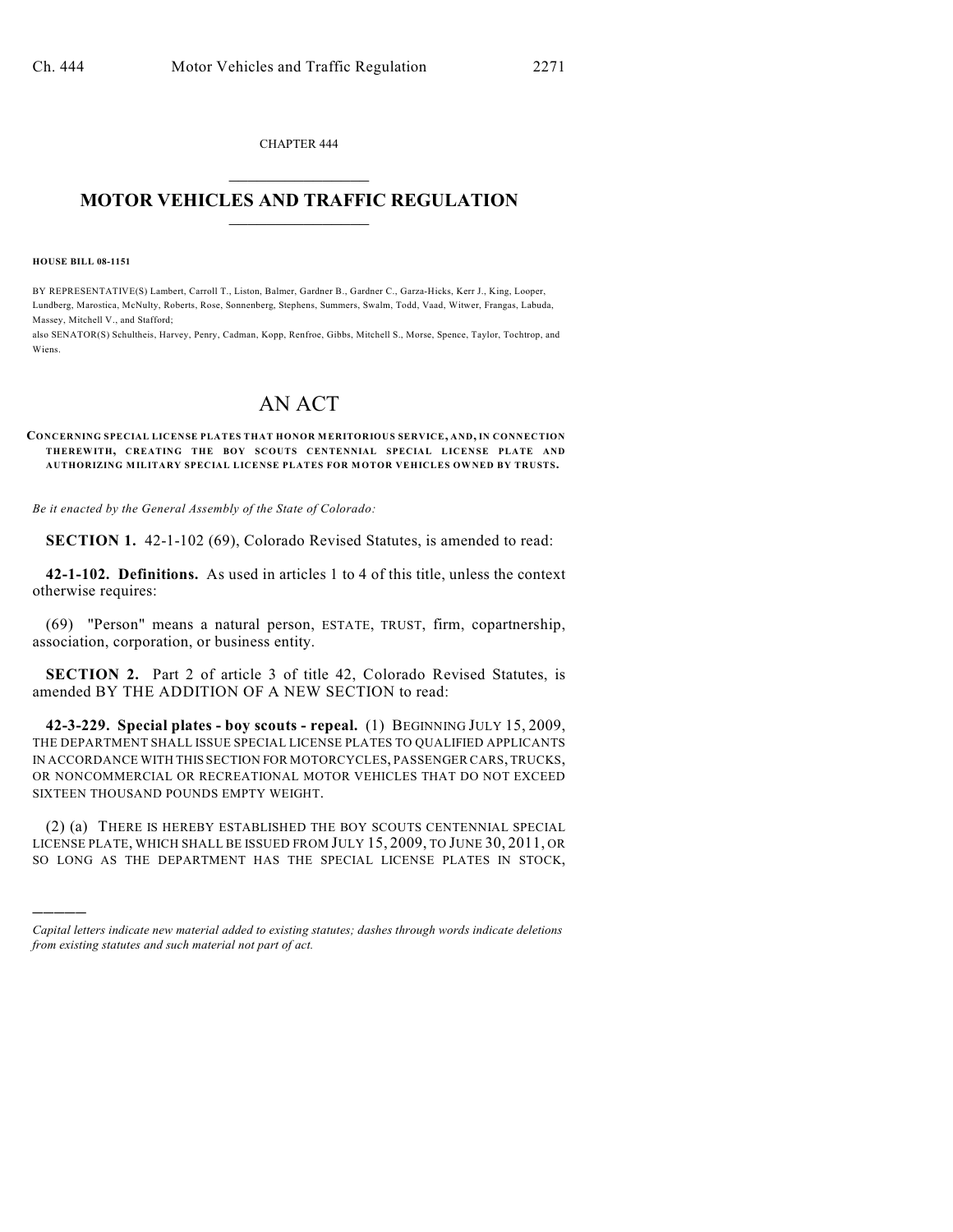WHICHEVER OCCURS LATER.

(b) A PERSON MAY CONTINUE TO USE THE BOY SCOUTS CENTENNIAL SPECIAL LICENSE PLATE AFTER JUNE 30, 2011, IN ACCORDANCE WITH THIS SECTION.

(c) THE DEPARTMENT IS AUTHORIZED TO BEGIN ISSUANCE OF THE SPECIAL LICENSE PLATE AUTHORIZED BY THIS SUBSECTION (2) IF THE BOY SCOUTS OBTAIN COMMITMENTS FOR THE PURCHASE OF AT LEAST THREE THOUSAND SPECIAL LICENSE PLATES AND PROVIDE TO THE DEPARTMENT A LIST OF THE NAMES AND ADDRESSES OF PERSONS REQUESTING SUCH PLATES BY JANUARY 15, 2009.

(d) EFFECTIVE JULY 15, 2009, THIS SECTION IS REPEALED IF THE DEPARTMENT NOTIFIES THE REVISOR OF STATUTES THAT THE BOY SCOUTS FAILED TO OBTAIN THE COMMITMENTS REQUIRED BY PARAGRAPH (c) OF THIS SUBSECTION (2) BY JANUARY 15, 2009.

(e) THE DESIGN FOR THE SPECIAL LICENSE PLATE SHALL CONFORM WITH STANDARDS ESTABLISHED BY THE DEPARTMENT.

(3) A PERSON MAY APPLY FOR A SPECIAL LICENSE PLATE CREATED BY THIS SECTION IF THE PERSON PAYS THE TAXES AND FEES REQUIRED UNDER THIS SECTION.

(4) THE AMOUNT OF THE TAXES AND FEES FOR SPECIAL LICENSE PLATES UNDER THIS SECTION IS THE SAME AS THE AMOUNT OF THE TAXES AND FEES SPECIFIED FOR REGULAR MOTOR VEHICLE LICENSE PLATES; EXCEPT THAT THE DEPARTMENT SHALL COLLECT A ONE-TIME FEE OF TWENTY-FIVE DOLLARS FOR ISSUANCE OR REPLACEMENT OF EACH SUCH LICENSE PLATE. THE DEPARTMENT SHALL TRANSMIT THE ADDITIONAL ONE-TIME FEE TO THE STATE TREASURER, WHO SHALL CREDIT THE SAME TO THE HIGHWAY USERS TAX FUND CREATED IN SECTION 43-4-201, C.R.S.

(5) AN APPLICANT MAY APPLY FOR PERSONALIZED SPECIAL LICENSE PLATES CREATED BY THIS SECTION. UPON PAYMENT OF THE ADDITIONAL FEE REQUIRED BY SECTION 42-3-211 (6) (a) FOR PERSONALIZED LICENSE PLATES, THE DEPARTMENT MAY ISSUE SUCH PLATES IF THE APPLICANT COMPLIES WITH SECTION 42-3-211. IF AN APPLICANT HAS EXISTING PERSONALIZED LICENSE PLATES FOR A MOTOR VEHICLE, THE APPLICANT MAY TRANSFER THE COMBINATION OF LETTERS OR NUMBERS TO A NEW SET OF SPECIAL LICENSE PLATES CREATED BY THIS SECTION FOR THE VEHICLE UPON PAYING THE FEE IMPOSED BY SECTION 42-3-211 (6) AND UPON TURNING IN SUCH EXISTING PLATES TO THE DEPARTMENT. A PERSON WHO HAS OBTAINED PERSONALIZED SPECIAL LICENSE PLATES UNDER THIS SUBSECTION (5) SHALL PAY THE ANNUAL FEE IMPOSED BY SECTION 42-3-211 (6) (b) FOR RENEWAL OF SUCH PERSONALIZED PLATES. THE FEES UNDER THIS SUBSECTION (5) ARE IN ADDITION TO ALL OTHER TAXES AND FEES IMPOSED FOR THE SPECIAL LICENSE PLATES CREATED BY THIS SECTION.

**SECTION 3.** 42-3-301 (2) (a) (II), Colorado Revised Statutes, is amended to read:

**42-3-301. License plate cash fund - license plate fees.** (2) (a) The fees imposed pursuant to subsection (1) of this section shall be set in an amount necessary to recover only the costs of the production and distribution of any license